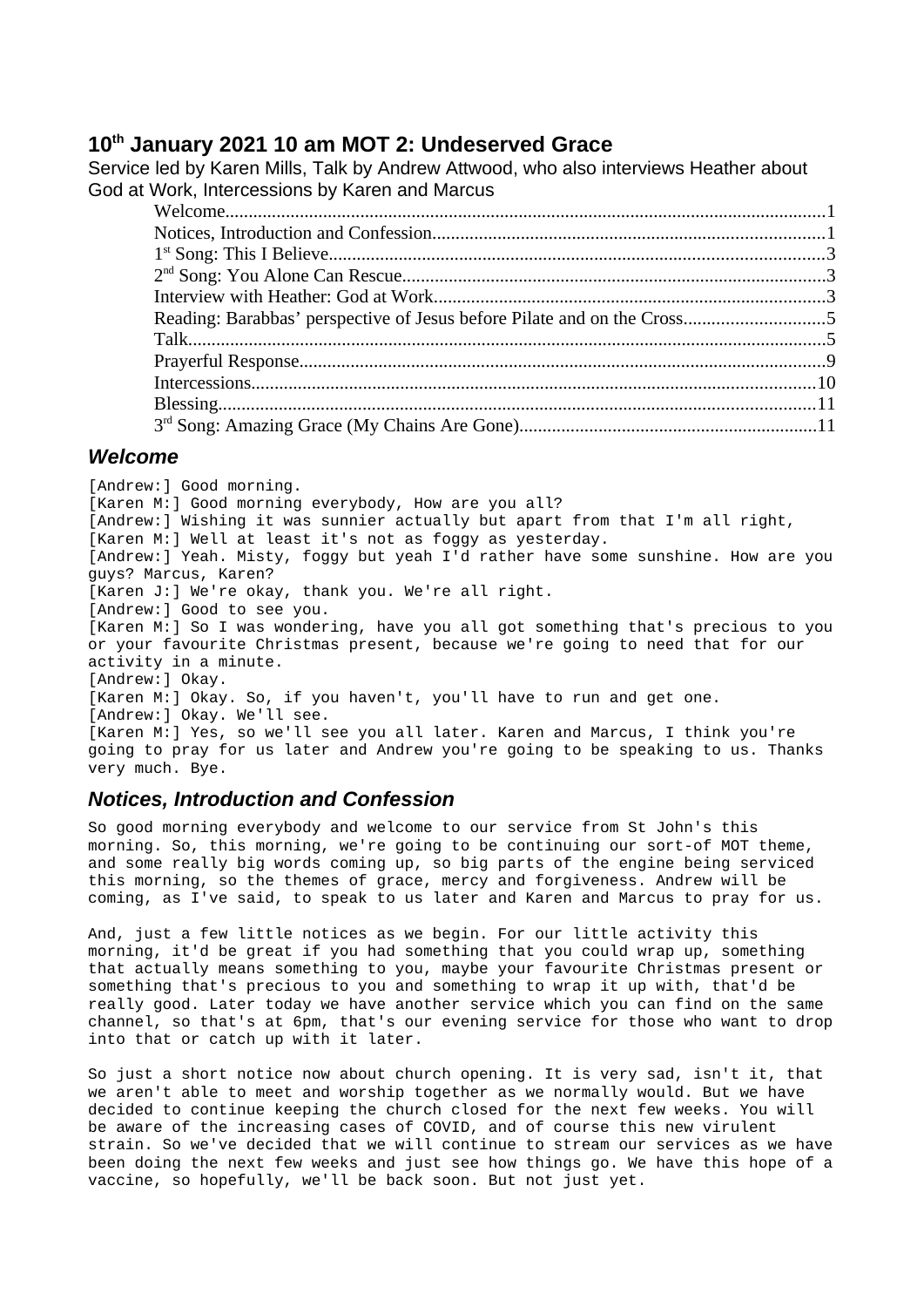So just to let you know what's happening today: we're going to start with a little activity; and then we'll have worship songs; and we've got a little interview clip from Heather; and then Andrew is going to come and talk to us after my little reading for you. So that's where we're going this morning.

So for those of you that have got a little gift or something that you want to wrap up, something that's precious to you, I've got this, which is a little glass cross that my children gave to me many years ago, and it's quite special to me so I'm going to be wrapping that up. It's really great, isn't it, to receive gifts, and it's even better when you're not expecting them, or they turn out to be something really precious and that you love very much. So if you've got your wrapping paper and bits of wrapping stuff then perhaps you would like to wrap your present up, and I'll do mine, hopefully, while we're going along. I want you to think, as you're wrapping your present up, or just imagine that when you've wrapped it up, you're going to take it outside and walk along the street and give this gift to the first person you meet, so this gift which is something really precious to you, you're going to give to somebody you do not know at all. How would that make you feel? So as you're wrapping your present up, I'm just going to read some words to you from the Bible, that might help you think about how you might feel on giving this gift.

6 For to us a child is born, to us a son is given.  $1$ 

10 This is love: not that we loved God, but that he loved us and sent his Son as an atoning sacrifice for our sins.<sup>[2](#page-1-1)</sup>

6 You see, at just the right time, when we were still powerless, Christ died for the ungodly. 7 Very rarely will anyone die for a righteous person, though for a good person someone might possibly dare to die. 8 But God demonstrates his own love for us in this: while we were still sinners. Christ died for us.<sup>[3](#page-1-2)</sup>

Father God, we are sorry for the things that we have thought, the things that we have said, and the things that we have done, that have grieved Your heart. Thank You, that with immense mercy, and with incredible love, You embrace us, and take our sin-dead lives and make us alive in Christ. Amen.

So I hope you've all wrapped your present now. Mine's not quite wrapped yet, because I've been busy talking to you at the same time, but I'm going to stop in a minute and add a little bow. So how did that make you feel, to think that you would give something really precious to somebody you don't know?



So we're going to have some worship songs now.

- <span id="page-1-1"></span>2 1 John 4:10
- <span id="page-1-2"></span>3 Romans 5:6-8

<span id="page-1-0"></span><sup>1</sup> Isaiah 9:6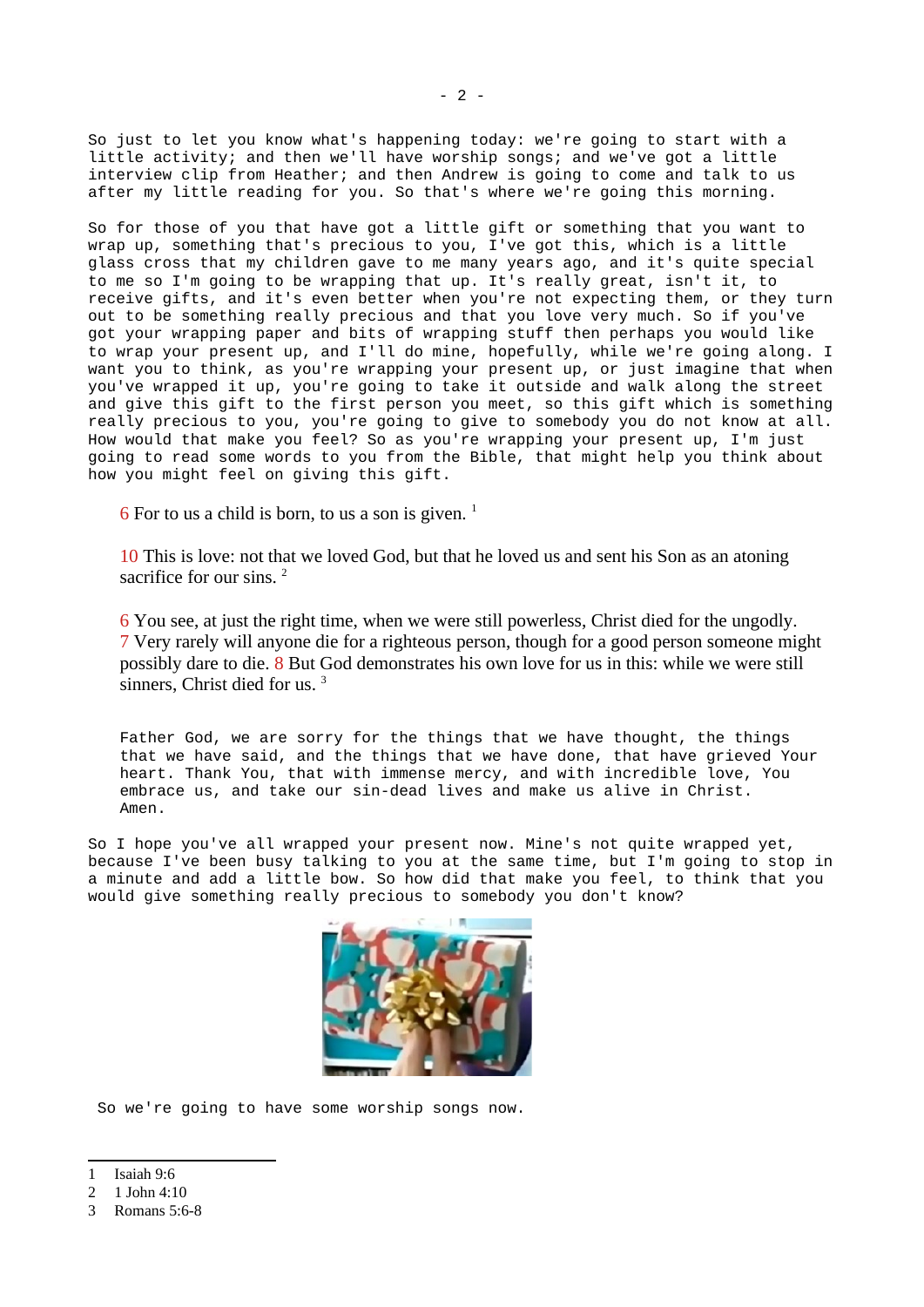# <span id="page-2-2"></span>*1 st Song: This I Believe*

1. Our Father everlasting The all-creating one God Almighty Through Your Holy Spirit Conceiving Christ the Son Jesus our Saviour

*Chorus:*

I believe in God our Father I believe in Christ the Son I believe in the Holy Spirit Our God is three in One I believe in the resurrection That we will rise again For I believe In the Name of Jesus

2. Our Judge and our Defender Suffered and crucified Forgiveness is in You Descended into darkness You rose in glorious life Forever seated high

### *Chorus*

# <span id="page-2-1"></span>*2 nd Song: You Alone Can Rescue*

1. Who, oh Lord, could save themselves Their own soul could heal? Our shame was deeper than the sea Your grace is deeper still

#### *Repeat verse 1*

#### *Chorus:*

You alone can rescue, You alone can save You alone can lift us from the grave You came down to find us, led us out of death To You alone belongs the highest praise

## *Bridge:* I believe in You I believe You rose again I believe that Jesus Christ is Lord

### *Repeat bridge*

#### *Repeat chorus*

*Chorus 2:* I believe in life eternal I believe in the virgin birth I believe in the saints' communion And in Your holy Church I believe in the resurrection When Jesus comes again For I believe in the Name of Jesus For I believe in the Name of Jesus

2. You, oh Lord, have made a way The great divide You heal For when our hearts were far away Your love went further still Yes, your love goes further still

### *Chorus*

### *Bridge:*

We lift up our eyes, lift up our eyes You're the Giver of Life

*Repeat bridge three times*

*Chorus*

# <span id="page-2-0"></span>*Interview with Heather: God at Work*

[Andrew:] So hi Heather. Good to see you. [Heather:] Hi!

[Andrew:] I just wanted to ask you a handful of questions, just to see if we can get a picture of how life is for you at the minute, particularly in the context of your work. So, Heather, where will you be say tomorrow, maybe around 7:15am?

[Heather:] Yeah, I will be working in a local school, before and after school club assistant. So at 7:15, possibly tomorrow morning, I will be giving kids their breakfast, probably doing a little bit of craft, or reading a book, or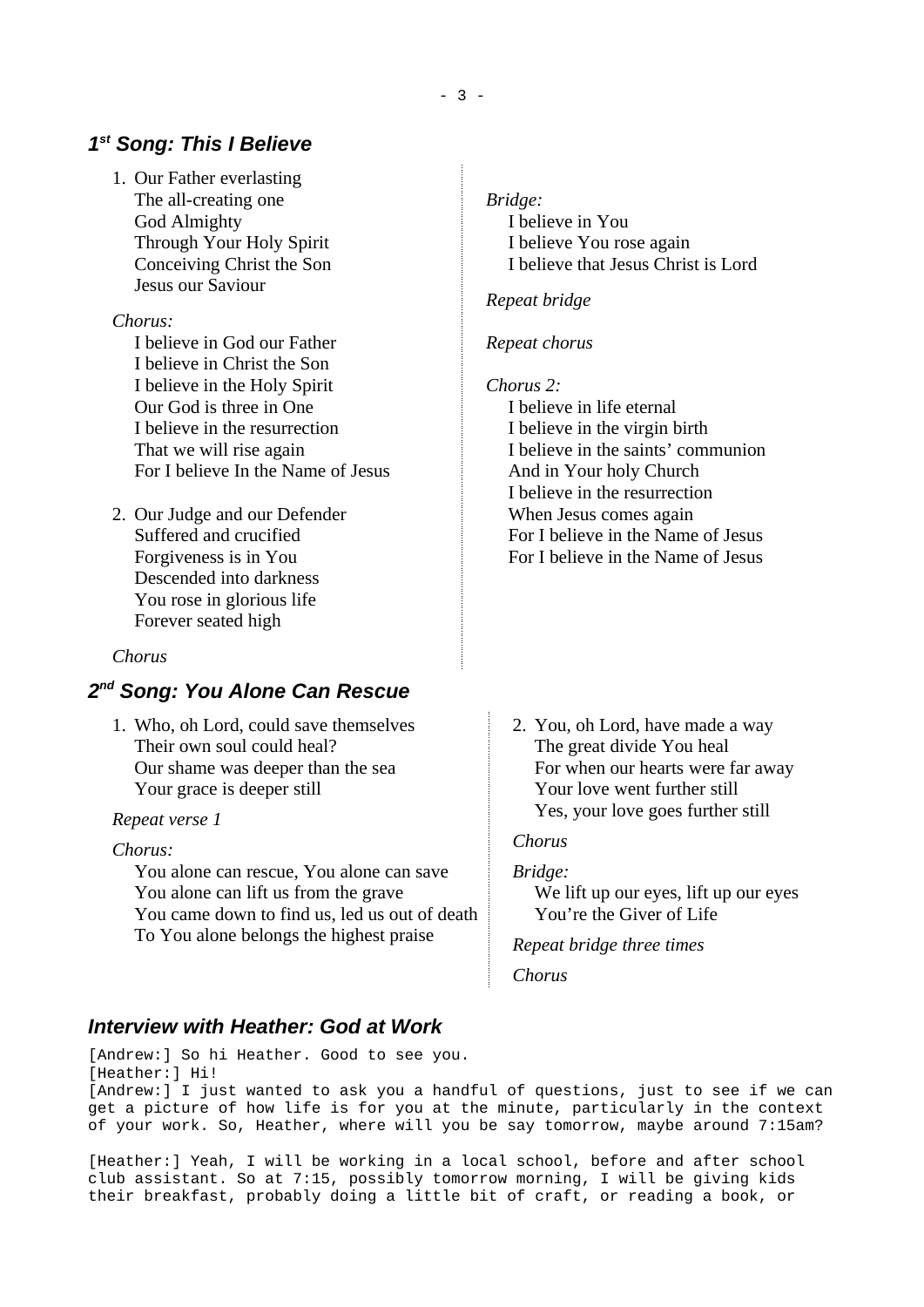playing some games. Generally, that lasts till about nine o'clock, and then I go back in the afternoon, from three till six, and do pretty much the same stuff again. So generally, being a big kid, having lots of fun. It really is really good fun. So that's what I'll be doing

[Andrew:] Excellent, that's really good. It sounds like you you're enjoying it. In what sense, in your work context, do you think God's presence is there and God's leading is happening in your work context?

[Heather:] If I just go back a little bit, what I tend to do is, I walk to work for one of my shifts and I pray on the way to work, and I see it a little bit as kind-of clothing myself, so that I'm ready for work. So, I pray about the day and ask God to fill me with His Holy Spirit, and I prepare myself. And it's a funny sort of way of doing it, but I ask God to open my ears, open my eyes, and kind of prepare my heart and watch what I see with my mouth. So I go into the day with that kind of attitude. And that's how I start my day really.

[Andrew:] Okay. And when you get there, what kinds of things have you found that seem to be something to do with faith and God – what's going on?

[Heather:] I do quite a lot of listening to people. And, you know, sometimes people, especially kids as well, will say things that may be a bit personal. And obviously, we've got restricted to what we can say, how far we can take that, but sometimes when people share things with me, I'll sometimes say to them, you know, "do you mind if I pray about that?" or I don't say anything but I go home, and I pray for that person that's maybe having that struggle or maybe got a difficulty in thinking about how they go about things so I tend to pray for people really without them sometimes knowing. Or often I'll sometimes say, "Do you want me to pray about that?" It was quite interesting, recently I shared with the head of the school about how I actually ended up working there, and how I got offered the job. About three weeks before I interviewed for this job, I think that I told the head that I got offered a job before the other interview, I felt God say to me, "Just wait." And that's what I did. And so that's one way I guess I've been able to kind-of share my story with the head of the school.

[Andrew:] Fantastic. That's really good. It's good that you've got that kind of dialogue and space to, to just be yourself and share things. So in light of how things are now, what would you say your hopes for yourself and God's activity over perhaps the next few months, you know, in a working context?

[Heather:] I think firstly, that at the moment it's quite tempting to be really, really anxious and worried about, certainly going into workplace, and certainly with everything that's going on nationally, it is very tempting to be anxious, but the Bible tells us not to be anxious about anything, but in everything you give your request to God. So that's kind of what I'm doing on a personal level, and I don't obviously know kind of what's happening or what may come in a couple of days' time or so, but whatever is expected of me, I have to keep my eyes on God, I have to keep your feet firmly on His Word, and that's what I'm planning to do on a personal level. And I think, really, as far as God activities goes, I will just continue doing what I've always done, which is listening to people, you know, being open towards people and also just, you know, if God wants me to encourage somebody in a way that can help somebody's life, it's very much just really listening, and being kind, and just being open to being, you know, being someone that's that's willing to kind-of do what God wants me to do really. I'm not quite getting the point over. But it's a bit like a river flowing, you think well, okay, if it goes this way I'll follow, or if it goes that way I'll follow. I mean I had a situation recently where my work colleague was telling me that she really liked stars in the universe and she's really interested in the solar system and I actually happened to have a DVD of a guy that that basically shares his passion for the universe and I've given that to her, and I did say to her, "It has got quite a message about the Gospel, you know, are you okay with that?"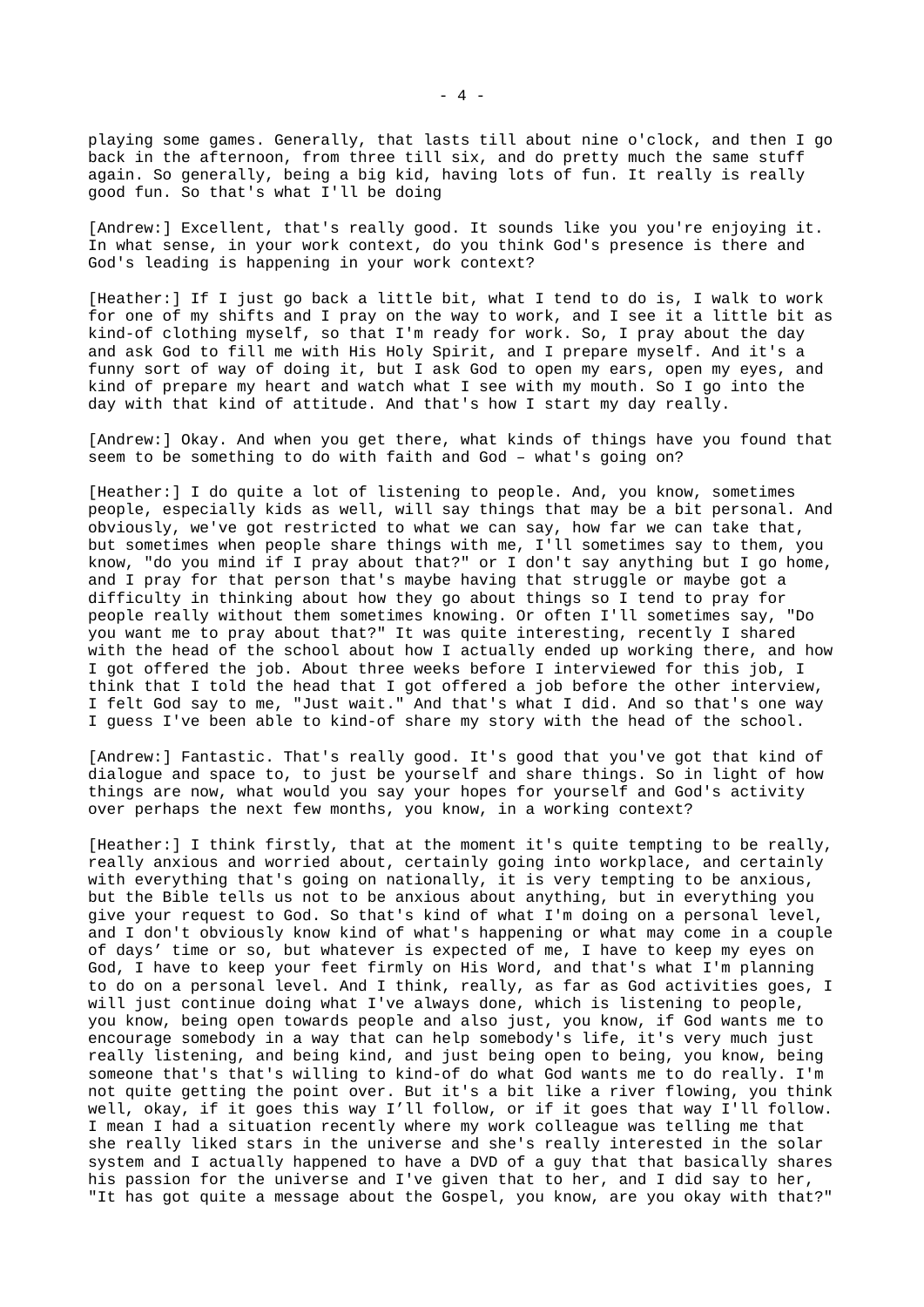and she said, "Yeah, yeah that's fine." So I mean, you know, I feel quite convinced that I was able to do that, so, yeah it's just taking each day and looking out looking out for opportunities, really. [Andrew:] Well, thank you for sharing. That's really, really helpful. Thank you very much. [Heather:] It's all right, no worries. Thank you, Andrew. [Karen:] Thank you, Heather for sharing your little story about your work. So shall we just pray for Heather. Father, thank You that Heather is in this job that she believes that You have given her, and I pray that You would continue to go ahead of her in all that she does, so that You keep her safe, that You keep her eyes open, that You keep her lips speaking well, and that You protect her heart, in Jesus' name, Amen.

# <span id="page-4-1"></span>*Reading: Barabbas' perspective of Jesus before Pilate and on the Cross*

So now we're going to have a reading, and this is really a retelling of a story<sup>[4](#page-4-2)</sup> that we find in Matthew 27:15 So Jesus is before Pilate, and it's about that and the events that follow on.

I watch from the shadows. I watch that man die, nailed to a cross, my cross. I am guilty. I am all that I was accused of: rebel, murderer, thief. I am not sorry, but I was caught, put in chains, condemned to die. From my cell I heard the crowd shouting, "Barabbas, Barabbas, we want Barabbas."

I am hard, but fear coursed through every sinew of my body. I'm dragged out into the hard light of day in front of Pilate. *He* is there. Bound, silent. There is an amazing peace hanging over him. The crowd shout even louder, but they are shouting for *my* freedom. I know that that man is innocent. I've heard the stories of people being healed, even a man raised from the dead. How fickle humanity is!

Pilate washes his hands. He is fearful now, and orders me set free. A soldier unlocks my shackles. My chains fall off and I run.

I look at that man on the cross. He is dying in my place. What kind of man would not defend himself to let another go free? King of the Jews they called him. Son of God he said he was. Then it seems he looks straight at me. His eyes are full of love. It is too much to bear. That is *my* cross. That is *my* punishment. That man is crucified for me. Amen.

## <span id="page-4-0"></span>*Talk*

Father God, and as Andrew comes to speak to us this morning, would You fill him with your Spirit, and would You bless his words to us. In Jesus name, amen.

### [Andrew:]

Amen. Thank you, Karen. Thank you for that reading: very, very moving. Morning all again. It's good to see you. We're going to be looking over these next few weeks at the subject of God's grace. Today we're going to be looking at undeserved grace. So that's where we're going to begin this very short series.

<span id="page-4-2"></span><sup>4</sup> By Karen herself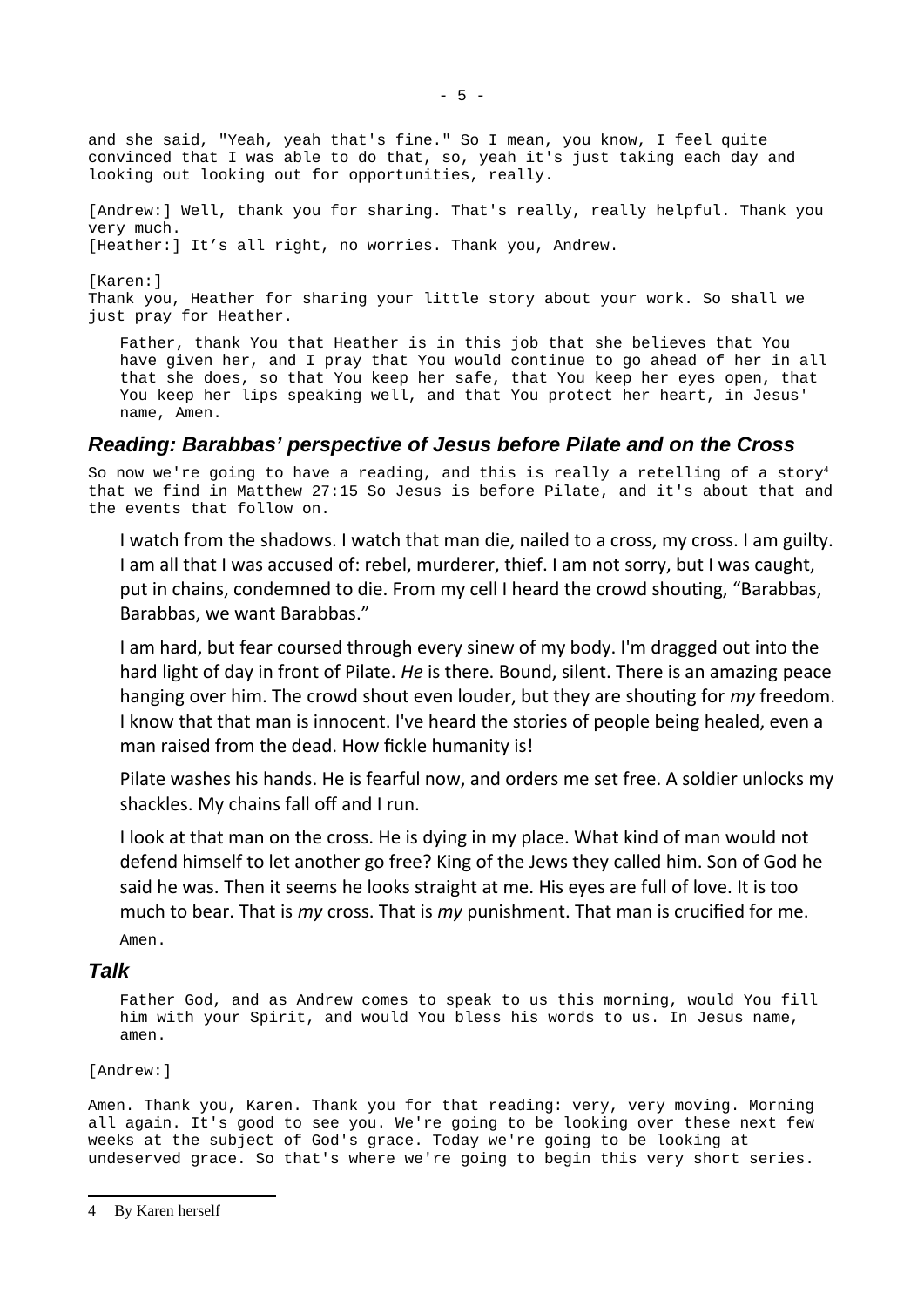If I can have my first slide up please. I just wanted to read these words to set the scene. And the scene needs to be set with real clarity. Grace means not getting what you deserve. Grace means mercy, not justice. Grace means someone else paying your dues. Just have a think about that for a minute. These are kind of phrases that might be familiar to you, but I Grace means someone else paving just wanted to say, in reality we can't appreciate grace until we know that we need it.

Grace means not getting what you deserve

Grace means mercy, not justice.

your dues.

So I just wanted to talk to you about one of the characteristics of our day. I can remember all the way back to theological college. One of my friends, he was a bit of a bit of a lad, he used to be kind of muck about and he was one of the first people who used to play around with graphics and computers and he made this brilliant, brilliant advert that used to flash up on screens every now and again and it was sent around to the other training ordinands and it would be a picture of himself. He had fairly long hair, and he would be swishing his hair, and he had a kind of a scruffy beard as well. But underneath it said, "because you're worth it," which always got a bit of a laugh. It's a take on the classic advert, "because you're worth it." And this particular chap was very selfdeprecating: in the end, he knew his status before God as a normal human being. But he was mocking the way in which the advert and the spirit of our age is insistent on our own worth, ascribing worth to ourselves, self-made, competent people, and that creeps into some religious perspectives as well, where we repeatedly will say, "You know, God loves us and He loves us just as we are. God loves us just as we are." Can I just say that in the light of the New Testament, God does not love us just as we are. It doesn't say that. God mourns over the human race, because of what the human race can be like, deep down. Way before I saw it on the news, I was putting these notes down for today's talk, but all of us will have seen in recent days on the news what was happening over in America at the Capitol building, with the present President of the United States whipping up a crowd to behave irresponsibly and dangerously to the point of loss of life. We've been horrified. It's almost like unreal. It's almost like you're watching a movie. And, you know, you look at someone like Donald Trump and it's very easy with someone like him to go 'deluded'. Some doctors have even used the word 'psychopath'. But there's something seriously wrong. And not only that, there's something wrong with a number of people who have been persuaded and have acted terribly in the light of things he said, and so we can go, "there's something wrong with them, with him." But of course the story of Barabbas changes the perspective: it's very easy to point the finger, but the story of Barabbas which happens in all of the Gospel accounts, all four gospels talk about Barabbas, giving us a window into how we really are.

<span id="page-5-0"></span>So, how do we really see grace? When we hear the word grace, do we think that's because God is nice? I really want to emphasise, you won't understand grace until you see your need of it. Until you're aware that something is broken, you won't seek a fix. In John 16 verse 8, Jesus was promising His disciples that the Holy Spirit would come in His place to bring conviction of sin. And it seems to be in replacing Jesus that the Holy Spirit would do that. You find examples throughout the gospels that wherever Jesus is present with people, people are then acutely aware of something that is wrong with them. You'll know that first encounter with Simon Peter, where Peter falls at his knees and says, "Depart from me, Lord, I'm a sinful man."[5](#page-5-0) Just being with Jesus makes you aware that something's wrong, but likewise the Holy Spirit plays that rôle. And my hope during this talk is that as we talk about grace, we don't just nod and smile at it, but that the Holy Spirit does a work in us, so that we can truly understand it.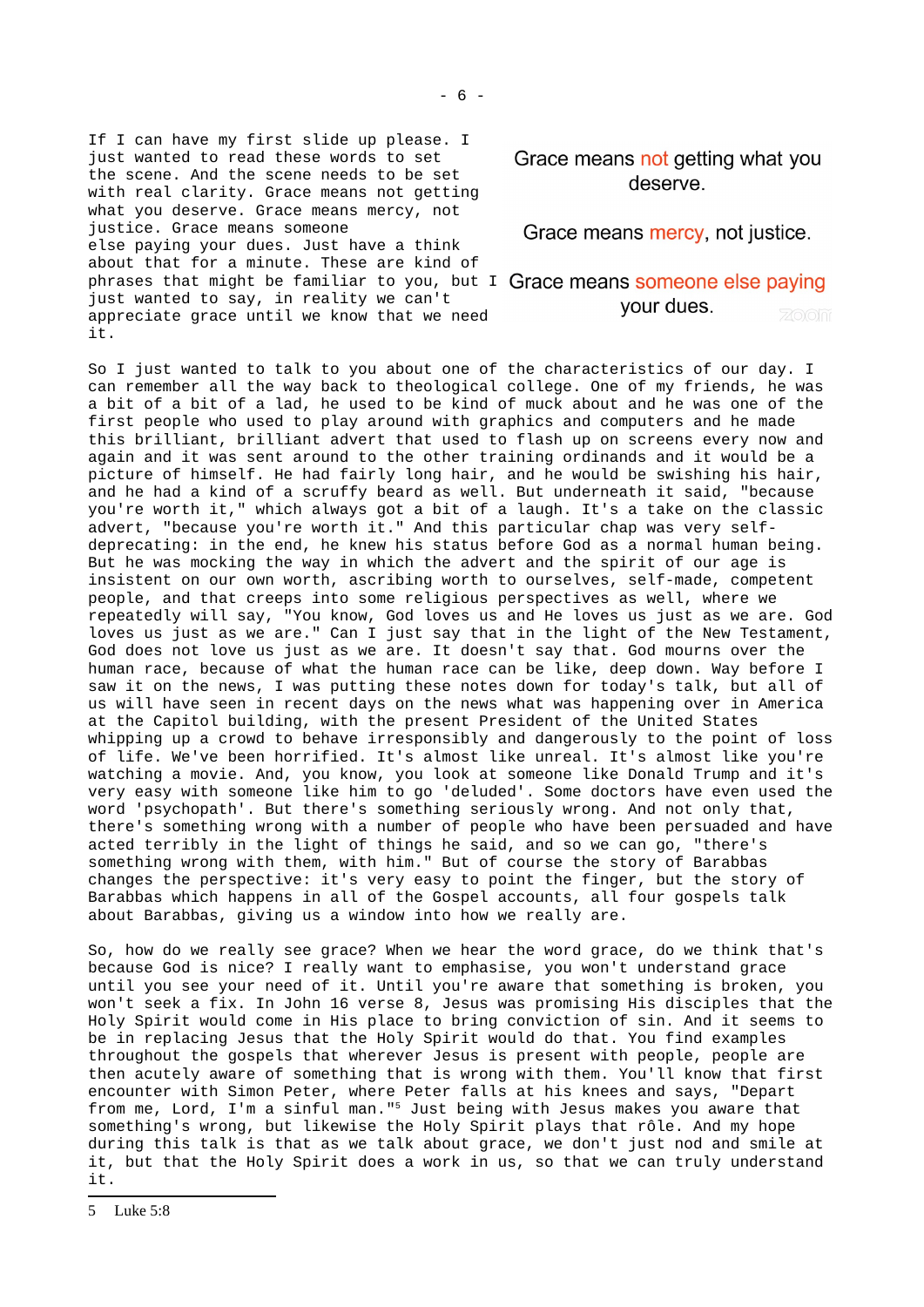Let me get personal. I can still remember, I have vivid memories of what I was like, before I became a Christian. I became a Christian at the age of 19, and I remember leading up to that tumultuous and big change for me, a big, big time of change. I was not a happy bunny. I was at the time a student, having a gap year, and I was remembering myself to be strangely empty – it's a very vivid memory. I remember trying to drown my emptiness in beer. I was trying very hard to be happy, but in reality I think I was hiding myself, hiding myself even from myself. I didn't talk to anybody about what was really going on inside, and it was almost like being a bit of a zombie, not quite alive. I was probably a bit depressed. And I can remember particularly feeling trapped by a sense of futility. I didn't quite know where my life should go. I'd lost hope in what I planned for. And I can remember getting caught up in things that I knew were just damaging to me but I just found no other mode, I just continued to get stuck in this pattern of self-damage, naturally selfish. And then I met Jesus Christ. As a 19-year-old, I unexpectedly met Jesus Christ. And it was dramatic for me, I suddenly could see. I was suddenly free, it was a complete change. When I read in Ephesians two verses 1, 2 and 3, it says these words:

1 As for you, you were dead in your transgressions and sins, 2 in which you used to live when you followed the ways of this world and of the ruler of the kingdom of the air, the spirit who is now at work in those who are disobedient. 3 All of us also lived among them at one time, gratifying the cravings of our flesh and following its desires and thoughts. Like the rest, we were by nature deserving of wrath.

We don't usually describe ourselves in such acute ways, but that was one of my memories of feeling so, so lost.

Let's have my next slide, looking at this person called Barabbas. I wonder if you're aware of what his name means: Barabbas literally means, Son of the Father: Bar-Abbas, Son of the Father. The different accounts in the gospels describe him as someone who took part in an uprising. So, an insurrectionist, not dissimilar to those people storming into the Capitol. He was known as a murderer, it says in one of the

**Barabbas** First name 'Jesus'?, last name means 'Son of the Father"

Took part in an uprising, was a murderer. A revolutionary/bandit. killer



accounts, so a revolutionary. It even uses a word to say a bandit, a revolutionary bandit and a killer. This is a description of this criminal. And as Karen so poignantly described to us, when Barabbas was led out into this scene where Pilate had a crowd in front of him, he is unexpectedly in the presence of Grace. Now, it is beautiful and poetic to think about what his response would be. It doesn't really give us complete clarity as to what his response is. But I can't imagine he was not aware of Jesus being there. I wonder if he or Pilate, or the crowd, knew that Grace was present. Living Grace was present.

<span id="page-6-0"></span>So, Barabbas again. Barabbas was locked up. And he was likely to be under the sentence of death, because he was a murderer, because he was an insurrectionist against Rome, it would have been perfectly normal for Romans to dispatch such people for their own criminal actions but also as a sign to the rest of society to beware. So he would have been bound because of his sin and he was likely to be executed because of his sin. Barabbas startlingly represents all of us. I don't know how you feel when I say that. "Barabbas represents you." There is a terrible, harrowing line in one of the accounts when the crowd is shouting, "Set Barabbas free." And Pilate says, "Well, what shall we do with this man?", meaning Jesus, and they say, "His blood to be on us and on our children."[6](#page-6-0) What a thing to say! "His blood be on us and on our children." Ironically, that is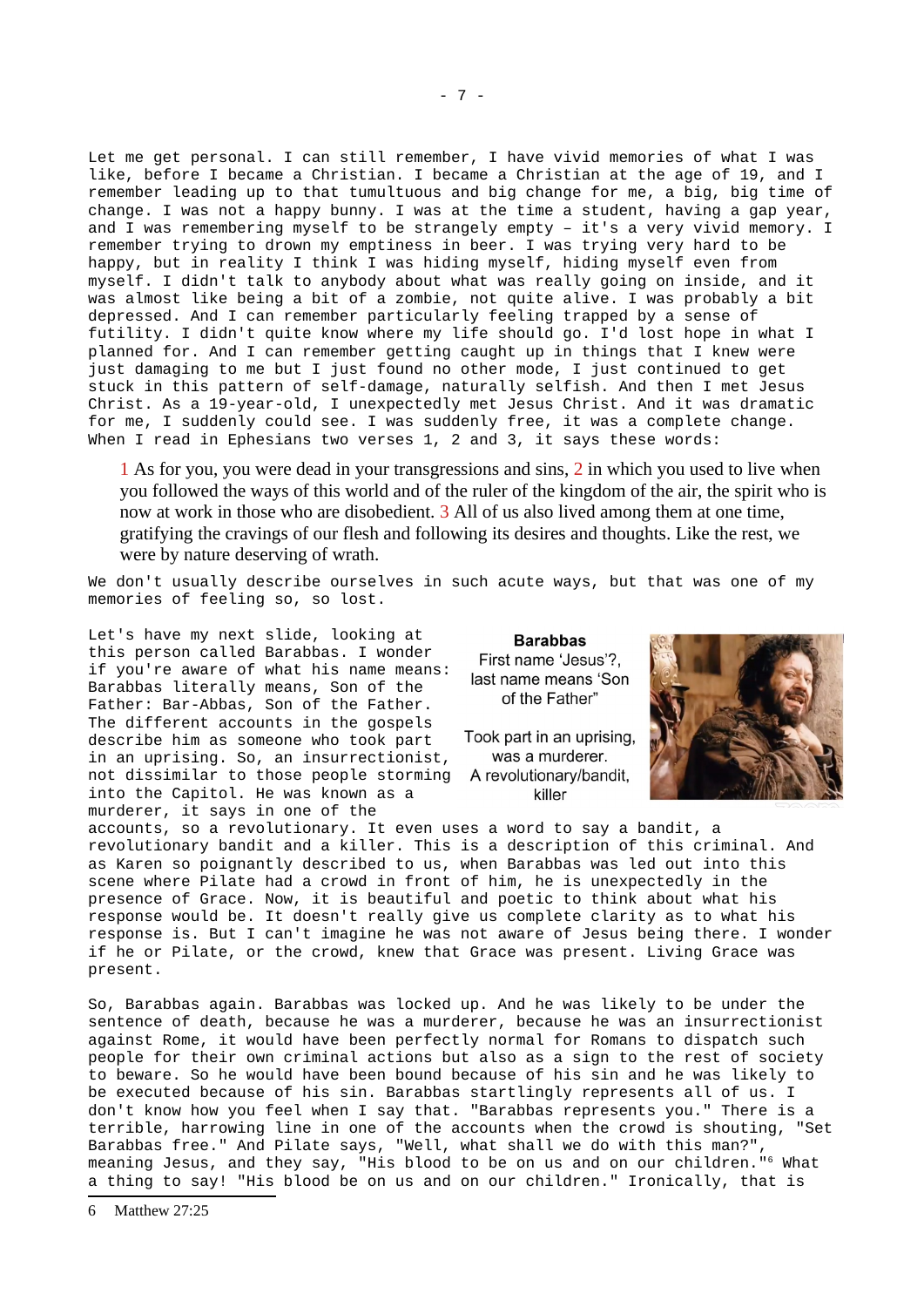exactly what they needed.

incredible.

At that moment, with Barabbas standing to one side in chains, and Jesus standing to one side on chains, Grace was quietly standing there, so that the condemned man could go free. This is an astonishing, literal description of how grace works. But let me just look at Jesus When Jesus was arrested: Himself: let me have my next slide. I He could call on legions of angels, but didn't. wanted to set before you how free Jesus **Matthew 26:53** was to do this or not. This is something that we know for definite from other He could have spoken words which silenced his aspects of the Gospel accounts about enemies, but didn't. Matthew 22:46 Jesus' ability to control His life and His destiny. He had already said just before His arrest, that He could if He wished, He could have walked through the crowd without harm, but didn't. Luke 4:30 click His fingers and call on legions of angels to defend Him. That's Matthew 26:53. But He didn't! He could have had, He remained. He was silent and undefended. going on the numbers we know for legions, 36,000 angels, if He wanted, to defend Himself, 36,000, but He didn't. It says in Matthew 22, He could have spoken words which would have silenced His enemies, it says in Matthew 22 verse 46. No one could say a word in reply and from that day no one dared ask Him any more questions. Jesus could speak things that would silence others. He could have walked away through the crowd without harm if He wanted, He had done that on other occasions. Luke 4 says that, Luke 4:30, where they were trying to grab hold of Him and throw Him off a cliff, but because it wasn't His time and because He didn't choose to, He simply walked through the crowd. So this amazing Man, this Son of Man, this Son of God, had extraordinary power, and yet here, arrested before Pilate, standing beside Barabbas, He remains silent, undefended. He doesn't move. He stays there. This is absolutely

You see, Jesus stands silent, because grace doesn't shout. Grace simply stands beside us, and waits. The nature of Grace is that it doesn't push, it simply stands where we are. So think of this and think of the poetry of this: Barabbas, whose name is 'son of the father', but gone bad, is beside Jesus, Son of the Father. They both have the same description. In some Gospel accounts, it even does say that Barabbas actually might have had a first name that was Jesus, would you believe? Would you believe it? Jesus, son of the father, Jesus Barabbas or Jesus, Son of the Father, the one who brings Grace, the one who brings mercy. This is such an extraordinary portrait of how the Gospel works. It just stands beside us, and waits.

Some of you will remember famously the historical figure of John Newton. John Newton in 1730-something was a man who was oblivious of God, and oblivious of who he was, he was a slave trader. He was wicked in God's eyes, for sure. Even the people who travelled with him on boats regarded him as being a bad man. He was impious, even described by his own sailor friends. And then of course, those of you who know the story know that he cried out to God one particular occasion when the boat was likely to get submerged and sunk, and he cries out for mercy. He surprised himself crying out for mercy, and to his astonishment, the boat survived and he survived. And he started to think about the possibility of God being there. It took several years, but gradually "This is who I am. his eyes were opened to his own wickedness as a slave trader, and his eyes were opened to his own The one who stands at your side, wickedness, as just a human being. And he wrote the in your place.

This is who you pray to."



We'll have our next slide. You see, this is what God is like. This is truly what God is like, this is the clearest portrait we have of God. God says

famous hymn, *Amazing Grace*. John Newton discovered

gradually the presence of grace in his life.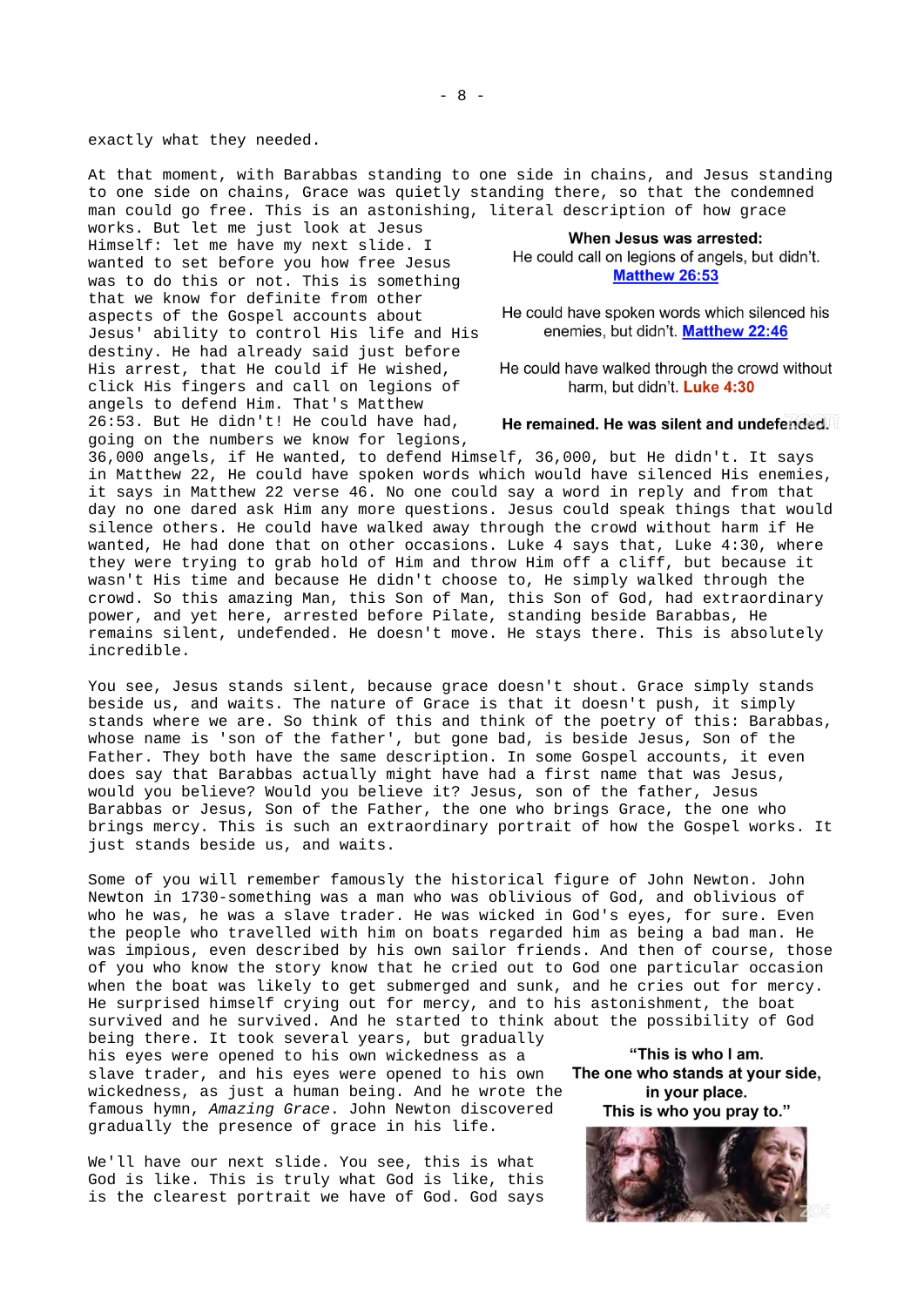to us, "In Christ, this is who I am. I'm the one who stands at your side, and ultimately, in your place. This is the One who you pray to." This is the picture God wants us to have in our heads when we think about what God is like. Grace means not getting what you deserve. Grace means mercy, not justice. Grace means someone else paying your dues.

Let's have our next slide. This is something that Karen read to us and I want you to read it with Barabbas' name in there. All right? Imagine Barabbas' name in there. I'll read it once and then I'm going to read it again. And maybe you would dare to put your own name in there instead. "You see at just the right time, when we were still powerless, Christ died for the ungodly {like Barabbas}. Very rarely will anyone die for a righteous person, though for a good person,

"You see, at just the right time, when were still powerless, Christ died for the ungodly [like Barabbas]. Very rarely will anyone die for a righteous person, though for a good person someone might possibly dare to die. But God demonstrates his own love for us in this: while we were still sinners *[like Barabbas]*, Christ died for us." Rom. 5:6-8

someone might possibly dare to die. But God demonstrates His own love for us in this: while we were still sinners {like Barabbas}, Christ died for us." Just pause for a moment and read it to yourself again and say, "like me." "Like me." God demonstrates His own love for you in this: while you were still a sinner, Christ died for you.

I just wanted to conclude this talk by saying this: grace is the deep characteristic of God. It's the deep characteristic of God because it holds two aspects of Himself together:

- it holds His holiness together, because sin needs to be dealt with,
- but it holds His love up to the holiness, because He wants to overcome the barrier of sin anyway.

God finds a way that was impossible before, and at great cost to Himself, He reaches out to utterly lost people. The even greater news, which we'll hear about over these next coming weeks, is that His Grace goes way beyond covering our offence. We don't just get forgiven, we get adopted, we get fully reinstated as His people, and we become sons and daughters of the Father. Remember Barabbas' name, 'son of the father'. When Jesus looked at Barabbas, I can only imagine it happened, but I'm presuming that there's something there. When Jesus looked at Barabbas, He saw him and thought, 'a potential son of the Father'. And for those of us who say 'yes' to Jesus, that becomes true in the fullest sense of the word, and we don't deserve it.

#### <span id="page-8-0"></span>*Prayerful Response*

So I just want to finish with a moment of reflection, so can you close your eyes. Close your eyes and I want you to picture yourself in that situation where Barabbas was, in chains before a jeering crowd. And I want you in the quiet to picture yourself as Barabbas.

Just imagine shuffling out and hearing the crowd. Holy Spirit, help us to be real about this now. I want you, as you imagine this, to be aware of Jesus with you while you're standing there.

Let the Holy Spirit show you God's Grace in the face of Jesus Christ, right Let the noty opinite onon you can all to us Grace means not getting what you Jesus again. deserve.

And I do pray Lord, that we would see the chains come off. Come, Holy Spirit, and show us Grace means mercy, not justice. that You have set us free.

So I'll have our final slide again. Remember these words, and can I encourage you to dwell

Grace means someone else paying your dues.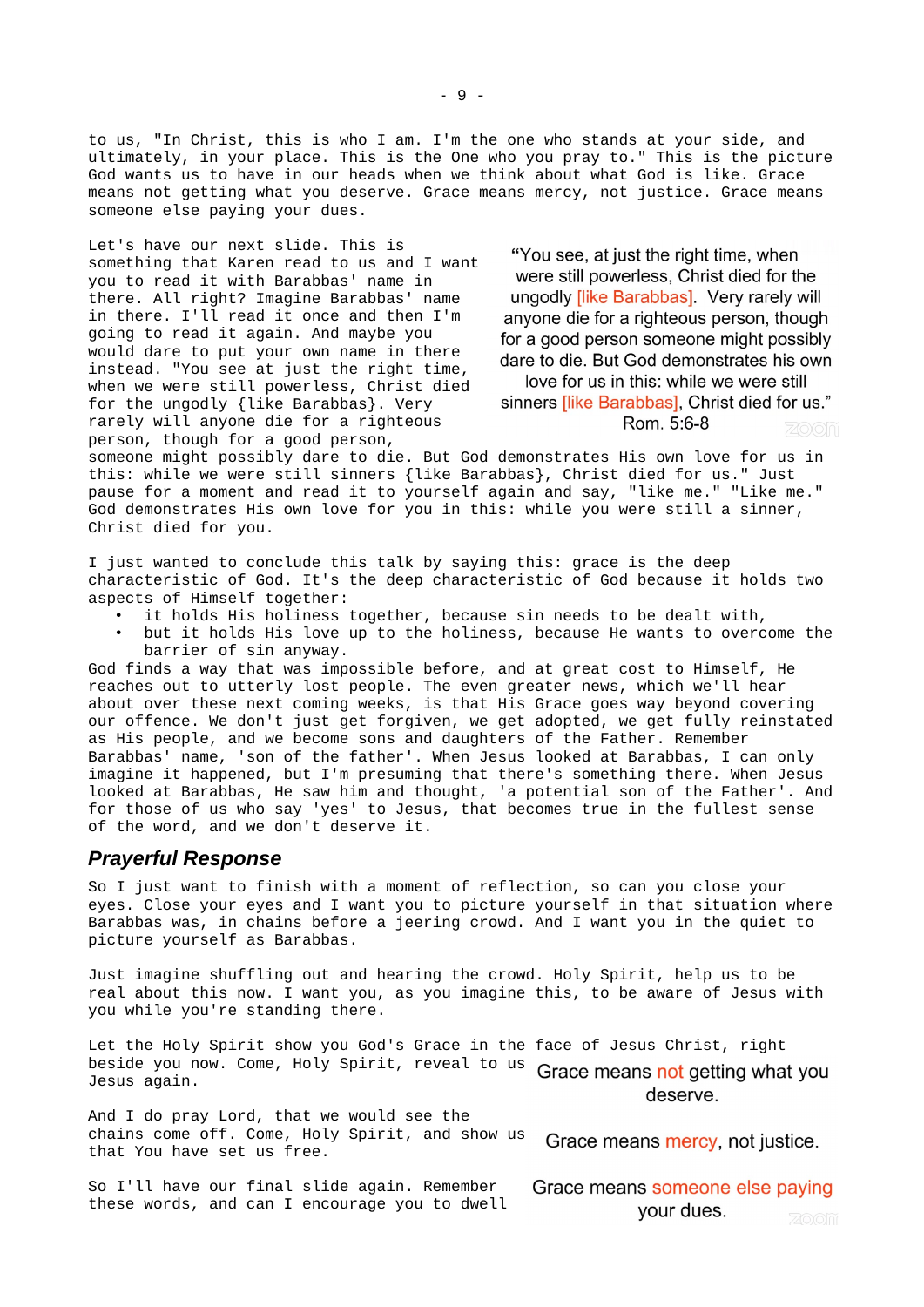on them. Grace means not getting what you deserve. Grace means mercy, not justice. Grace means someone else paying your dues.

#### <span id="page-9-0"></span>*Intercessions*

I'm going to hand over now to Karen and Marcus, who are going to lead us in prayer.

[Karen J:] Hi. As we pray today. we're going to use the Psalms, as we find them really helpful in expressing ourselves to God at the moment, so I'll hand over to Marcus.

[Marcus:] Psalm 51 verses 1 to 2 say,

- 1 Have mercy on me, O God, according to your unfailing love;
	- according to your great compassion blot out my transgressions.
- Wash away all my iniquity and cleanse me from my sin.

Heavenly Father, we just confess and we we say sorry for those times when we've fallen short, and we've not followed Your ways, and we've not followed Your commands. Lord God, we're sorry for the times when we have not shown mercy, and we've not shown grace to others, and for those times when we've acted selfishly. Once again, Lord, we just rely on Your unfailing love and on Your compassion. We do thank You so much that through Christ, we have the promise,

If we confess our sins, he is faithful and just and will forgive us our sins and purify us from all unrighteousness. $<sup>7</sup>$  $<sup>7</sup>$  $<sup>7</sup>$ </sup>

[Karen J:] As we carry on praying, just thinking more widely now, Lord, we're going to have to be honest with You, because lately it's just not been the best of times for us, for many, for our country, for our world, it's been tough, Lord. And we want to thank You that You hear our lament, our moans and groans, our distress, our worries, our anxieties, You hear our sin. And Lord, we thank You that whatever has happened and wherever we are, and whoever we are, that You turn Your ears and Your heart to our cries. And most importantly we give You thanks, Lord, and we pray from Psalm 62[8](#page-9-2), Because You alone are our rock and our salvation, our fortress, where we will not be shaken. You are our refuge, our rock, where no enemy can reach us. We thank You that we can trust in You at all times, despite all that is going on. We pour out our hearts to You, for You are our refuge.

[Marcus:] Lord God, we do just continue now to pray for the situation around the COVID and the pandemic. We do give You thanks and praise for the vaccine that is being rolled out throughout the country. And we continue to pray that that would be really effective. And we also pray that this vaccine would be would be fairly distributed, especially overseas, where we hear that sometimes vaccines are very, very difficult to come by. Lord God, we continue to pray for the NHS, as we know it's under strain around the country, but particularly around London. We continue to pray that the infection rates would somehow be curbed in critical places, and that we would see the infection start to drop.

We remember too, Lord, all the key workers that are at the front line fighting this infection, such as in hospitals, in care homes. And also, we just pray for all workers at this current difficult time. We pray for teachers. We pray for our children and our young people in this difficult situation. We pray for strength, protection and we also pray for wisdom about how to deal with this difficult situation. We particularly remember the sick, right now. And also, we think of those that are mourning the loss of a loved one. Lord, we just bring them to You now. We pray that they somehow would know Your comfort at this dark time, and that they would also know Your presence. Many of us right now, I

<span id="page-9-1"></span>7 1 John 1:9

<span id="page-9-2"></span><sup>8</sup> Verses 6 and 7, New Living Translation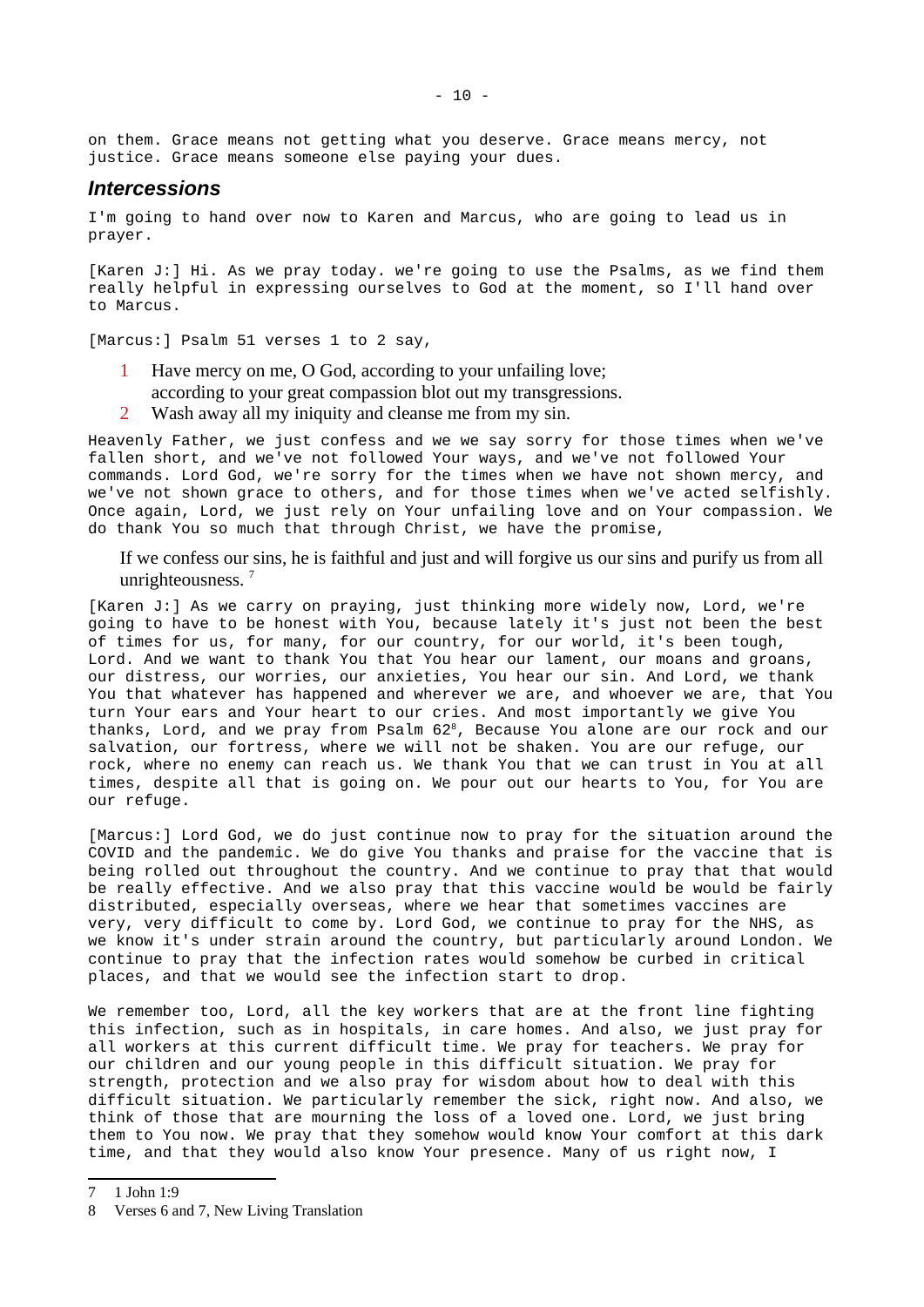think, are feeling quite isolated and have all different feelings, so we just pray, God, that in all these needs, that You would be there, present in every situation. We pray particularly now, we'll just have a few moments to pray for those people that we may know personally that we want to pray for, that are laid on our hearts. Let's just have a few moments of quiet, please.

#### [pause]

[Karen J:] Okay, we, we now look outwards, just finally, to the needs of the world. And we do bring before You the political unrest in the USA. O Lord, You are no stranger to division, to disunity, and to the sin of man. No matter how much power we think we have, You are all-powerful, You're all-knowing, and You know the state of our hearts, and the state of all men. Lord, You are the chief designer of peace, You're the Prince of Peace. And we simply ask, it's a simple request with a complicated answer, but Lord, we ask for peace in America, we ask for healing, we ask for justice. And we pray and ask that You would raise up leaders and people of wisdom, people of love and strength, that You would build Your Church in America, and build the people that would bring peace and strength to America, and we pray for unity and stabilisation in the States.

Father, we thank You that You hear our prayers, You hear our cries, Your ears are attuned to us, as always, and we thank You and we praise You that You are totally trustworthy in this. Amen.

#### <span id="page-10-1"></span>*Blessing*

[Karen M:] Thank you, Karen and Marcus. So we're coming to the end of our morning. So forgive: a precious gift that God gives us, undeserved. So imagine that you're that person in the street, and you receive an undeserved precious gift.

We're just going to end with a blessing and we'll have a final song after that.

May our Lord Jesus Christ Himself, and God our Father, who loves us, and by His grace gave us eternal encouragement and good hope, encourage your hearts and strengthen you in every good deed and word. So God bless you as you go out into your week. Amen.

## <span id="page-10-0"></span>*3 rd Song: Amazing Grace (My Chains Are Gone)*

And like a flood His mercy rains Unending love, amazing grace

1. Amazing grace, How sweet the sound That saved a wretch like me. I once was lost, but now I'm found, Was blind, but now I see. 2. 'Twas grace that taught my heart to fear, And grace my fears relieved. How precious did that grace appear The hour I first believed. *Chorus:* My chains are gone I've been set free My God, my Saviour has ransomed me 3. The Lord has promised good to me His word my hope secures; He will my shield and portion be, As long as life endures. *Chorus* 4. The Earth shall soon dissolve like snow The Sun forbear to shine But God, Who called me here below Will be forever mine. *Chorus*